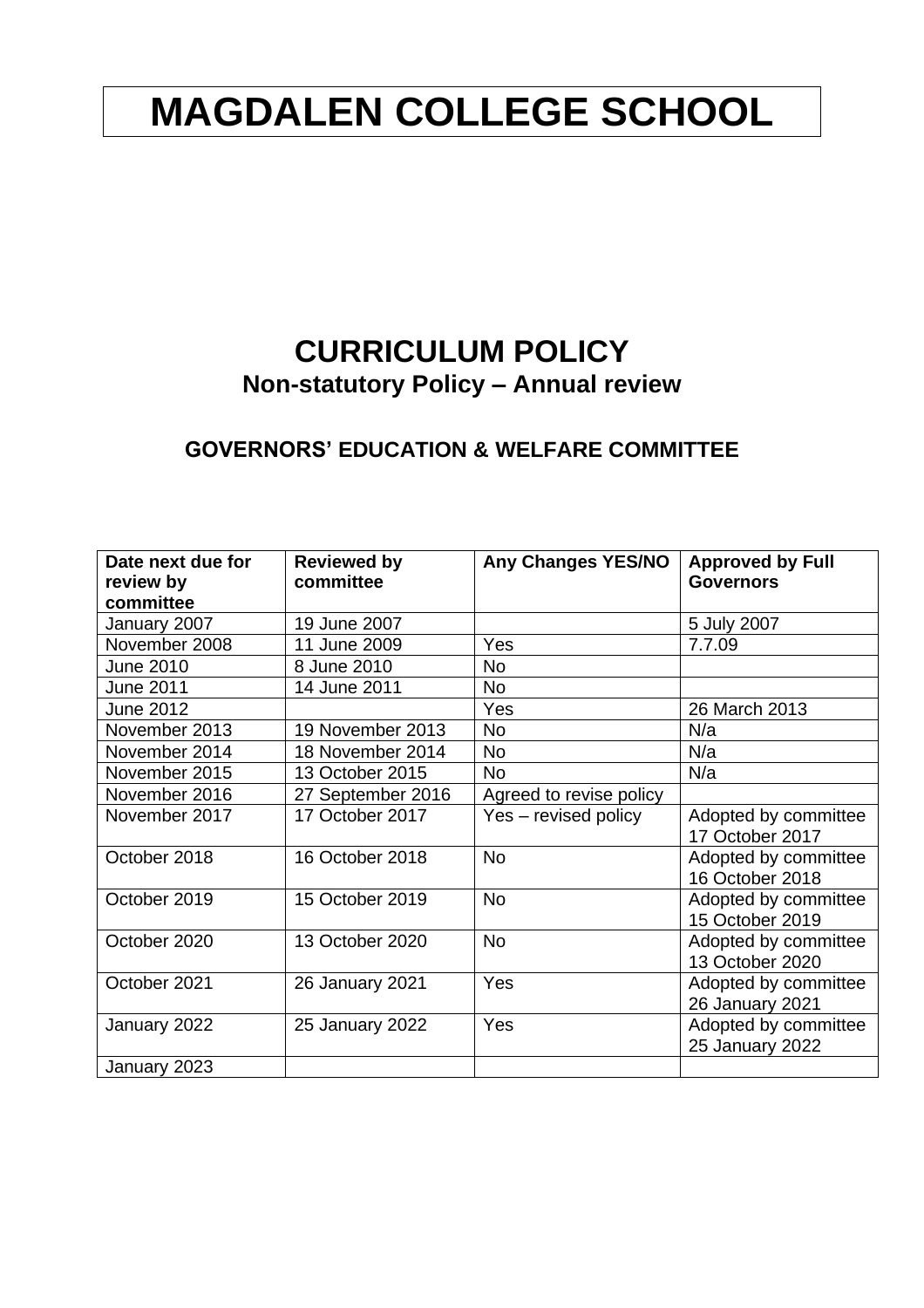## **MAGDALEN COLLEGE SCHOOL**

## **Curriculum Policy**

#### **Curriculum Aims**

Our curriculum aims to provide a universal curriculum for all pupils to age 18 which: 

- provides appropriate breadth, irrespective of pupils' individual subject choices
- supports their character development and their personal skills as well as the academic
- provides pupils with an understanding of the relationship between their lives and those of others in the world – past, present and future
- encourages an appreciation of all curricular disciplines

The design of our curriculum is arranged into Academic and Personal Development. These are both guided by our Curriculum Principles:

- The purpose of our curriculum is to equip every student with the knowledge, skills and understanding to take their place in society
- Every student is entitled to study the full breadth of the curriculum
- Our curriculum design must enable students to reflect on their learning, take stock and review their development over time
- Students gain knowledge, skill competence and understanding as the result of structured opportunities to *think hard* about information and to *practise* skills
- Over time the curriculum must provide opportunities to revisit prior learning and develop this further
- The curriculum encompasses all aspects of the school experience the academic curriculum is delivered explicitly through timetabled lessons and associated work for students; the personal development curriculum is delivered through these lessons, tutor time, assemblies, extended learning days and other opportunities

#### **Organisation and Planning**

**The Academic Curriculum** is organised within subject disciplines. Each of these subjects presents a particular hierarchy of knowledge, understanding and skills. Individual subject design ensures:

- Carefully thought-out content
- Appropriate sequencing to maximise pupils' ability to acquire new knowledge and skills
- It is clear how the knowledge and skills learned interrelate with other subject areas and material learned at previous key stages

In Years 7 & 8 all students are entitled to study the full suite of subjects in our curriculum which match those specified in the National Curriculum. Students learn two languages (French and German) in parallel throughout these two years. We deliver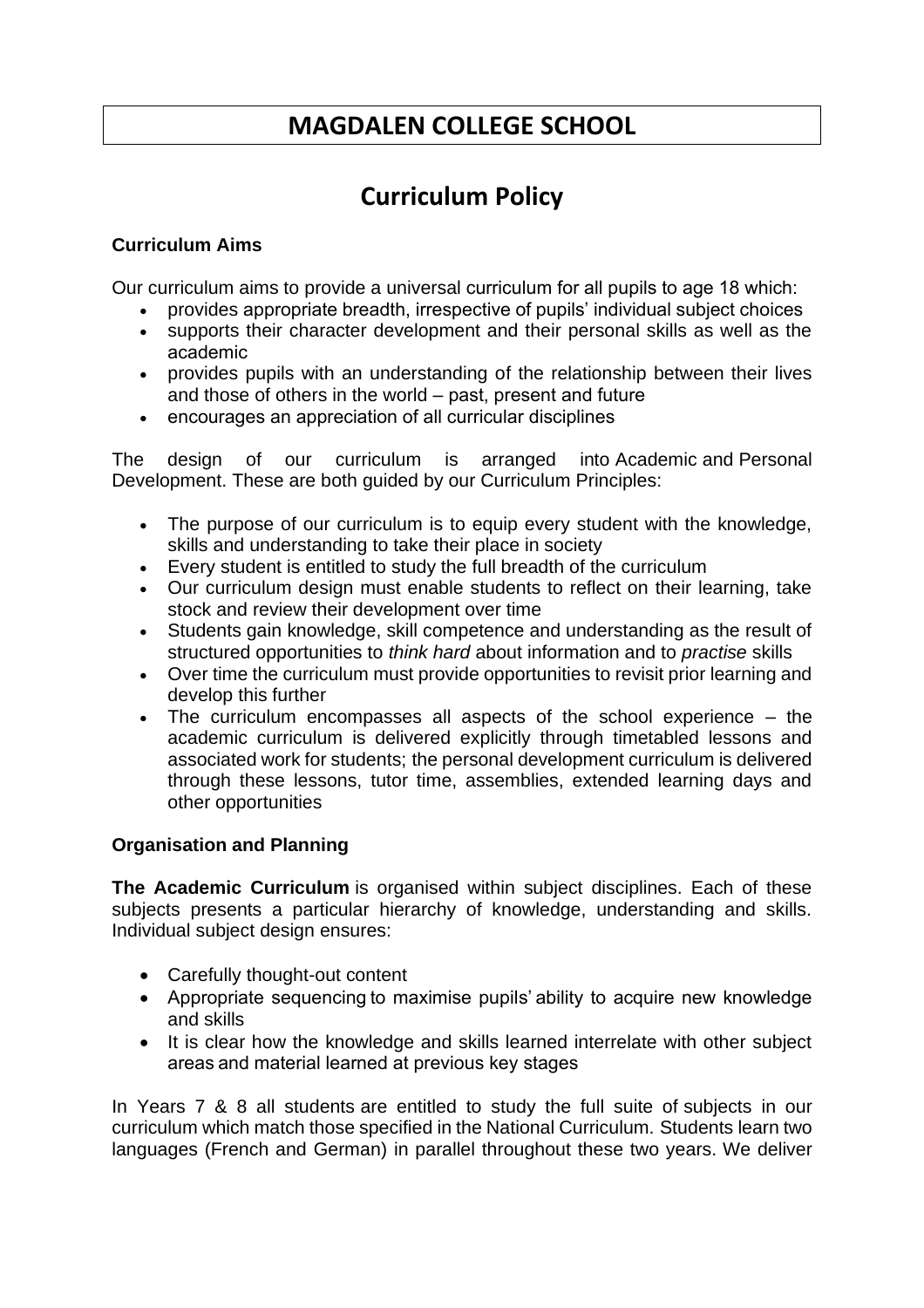the Citizenship curriculum through PCSHE lessons and provide students with Drama as a discrete subject.

In Years 9 to 11 the Academic Curriculum provides 10 GCSE level courses for the vast majority of students. These courses build on the subjects taught in Year 7 & 8 with the addition of Business Studies and Sociology. An identified group of students are offered a place on the 'Study Support' programme which provides additional learning support and takes the place of one academic subject option.

When making decisions about their subject choices for GCSE students are required to take at least one of: French, German, History, Geography and Computer Science in addition to the core of English Language, English Literature, Mathematics, Combined Science and RE. Students are encouraged to maintain a breadth of subjects to ensure a broad base of knowledge and skills by the end of their compulsory schooling. All students have access to the full choice of GCSE level courses whatever their starting point and current performance.

In the Sixth Form, all students study for at least 3 qualifications to Level 3 award. In addition to these courses, students are expected to study an additional academic course including the Extended Project Qualification (EPQ) or the Magdalen Scholarship. Students undertaking qualifications with mathematics or statistics content who are not taking A Level Maths are required to follow a 'core maths' programme.

On occasion it may be necessary to make a temporary reduction to the range of subjects offered for GCSE and/or A Level in response to staffing or financial restrictions.

All students have an entitlement to the overall Academic Curriculum, and it is important this is not reduced. Where a student needs additional support to achieve their potential this is most often provided in the context of the subject lesson. Where a specific intervention is required to support broader learning or development aims, this will be scheduled in a way that maintains access to all subjects over time. Magdalen College School does not disapply students from subjects in their Academic Curriculum.

As of September 2021, all students in Years 7 to 11 have 1 lesson per fortnight of PCSHE. This includes Citizenship, RSE and CIAGS education. It is the school's intention to extend this provision to the Sixth Form from September 2022.

Parents have the legal right to withdraw their daughter/son from RE and the Sex Education aspects of Relationships and Sex Education (RSE).

Additional threads, including 'the Historical Context' and 'Sustainable Development Goals' and 'Extended Thought' are used to support students in linking together learning and ideas beyond the boundaries of specific subjects or years.

**The Personal Development Curriculum** is a coherent programme across all year groups which supports pupils' wider development by:

• Improving pupil's wider development through the fostering of personal skills and qualities